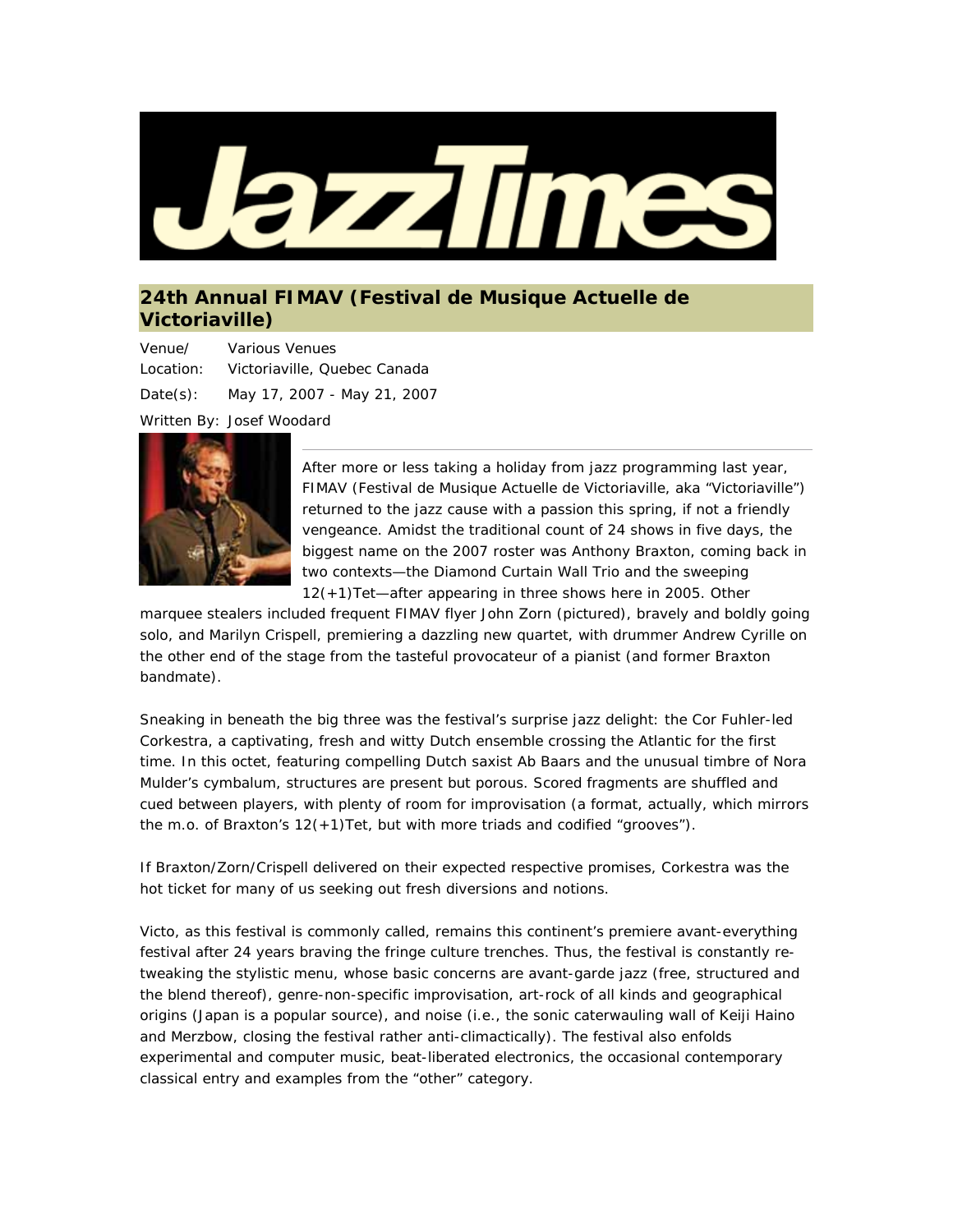Dominating the attention, naturally enough, was Braxton, whose recent wellspring of new energy there has generated a palpable excitement of late. In Victoriaville, much buzz surrounded his 12(+1)Tet (which just released a nine-disc box recorded at the Iridium in NYC). For just over an hour, timed by his prominently-placed, jumbo hourglass onstage, the ensemble navigated its way through thorny unison lines and assorted pairings-off from the drive train of the whole: it seemed as if the makeshift suite was a microcosmic community, or a real-time musical parallel to myspace rather than a traditional leader-led band. One of Braxton's more invigorating projects to date, this group is a marvel of chaos and control, in peaceful coexistence.

Similar mixtures of freedom and structure exist in his trio. Expertly manning a wild range of high to low saxes, plus laptop textures, Braxton also played the benevolent leader, sharing the space with his fetching musical mates, the wonderful young trumpeter Taylor Ho Bynum and an especially strong guitarist, Mary Halvorson. Mixing up Derek Bailey-like abstractions with literate musicality, Halvorson was easily the best guitarist in town this week. She broke with the curse of guitarists here who can usually go "out," but are lost on "inside" terrain.

Braxtonian ideals could also be found in Crispell's notable new band, grounded, but lightly, by the deft and subtle Cyrille and also featuring the estimable bassist Mark Helias (also a Braxton alumnus) and the impressive Danish saxist Lotte Anker. The pianist, like her band, goes in many directions, including atonal "action painting" and authentic lyricism.

As for Zorn, hearing him solo is deceptive: a fascinating bunch of personalities, Zorn can keep up multiple internal conversations in the course of a performance, using extended techniques and "voices" which recur in snippets amid the crazy continuum. Strangely, it's only when Zorn played "straight" that conviction seemed to wander, as if he was just playing *at* the music. Straight is not his strong suit, but no matter: he's got his own post-free lingo(s) to draw on.

From said "other" zone this year, we got theatrics and avant-vaudeville. From Germany, we got a taste of the gnarly improvisation-meets-interpretive dance of dancer Fine Kwiatkowski and table guitar and electronics mangler Hans Tammen. (This festival used to include dance in its early years. The jury is out as to whether dance really belongs in this particular festival environment). Another German act broke its own sets of rules. Larry Peacock (no relation to Gary Peacock) is a cheeky post-modern feminist trio, in male drag and teeming with a sure sense of satire, theater and droll mime.

In other comic relief news, the "dualistic banjos" act of Eugene Chadbourne and Kevin Blechdom was a heretical hoot, but also a musical one, from off-bluegrass to proto-Pink Floyd. It all ended with a mock-shootout ("that's how we settle things in America," mugged guntotin' Chadbourne, new music's court jester).

Closer to home, two intriguing multimedia projects came from nearby Montreal, two hours southwest of this bucolic, normally quiet town. Saxophone quartet Quasar had its collective improvs manipulated live, in both sight and sound, by onstage digital artists Alexandre Burton and Julien Roy. Later, Joanne Hétu's three-act musical theater project "Filature" melded ensemble designs and improvisations with Pierrre Hebert's elaborate visual projections, to memorable ends.